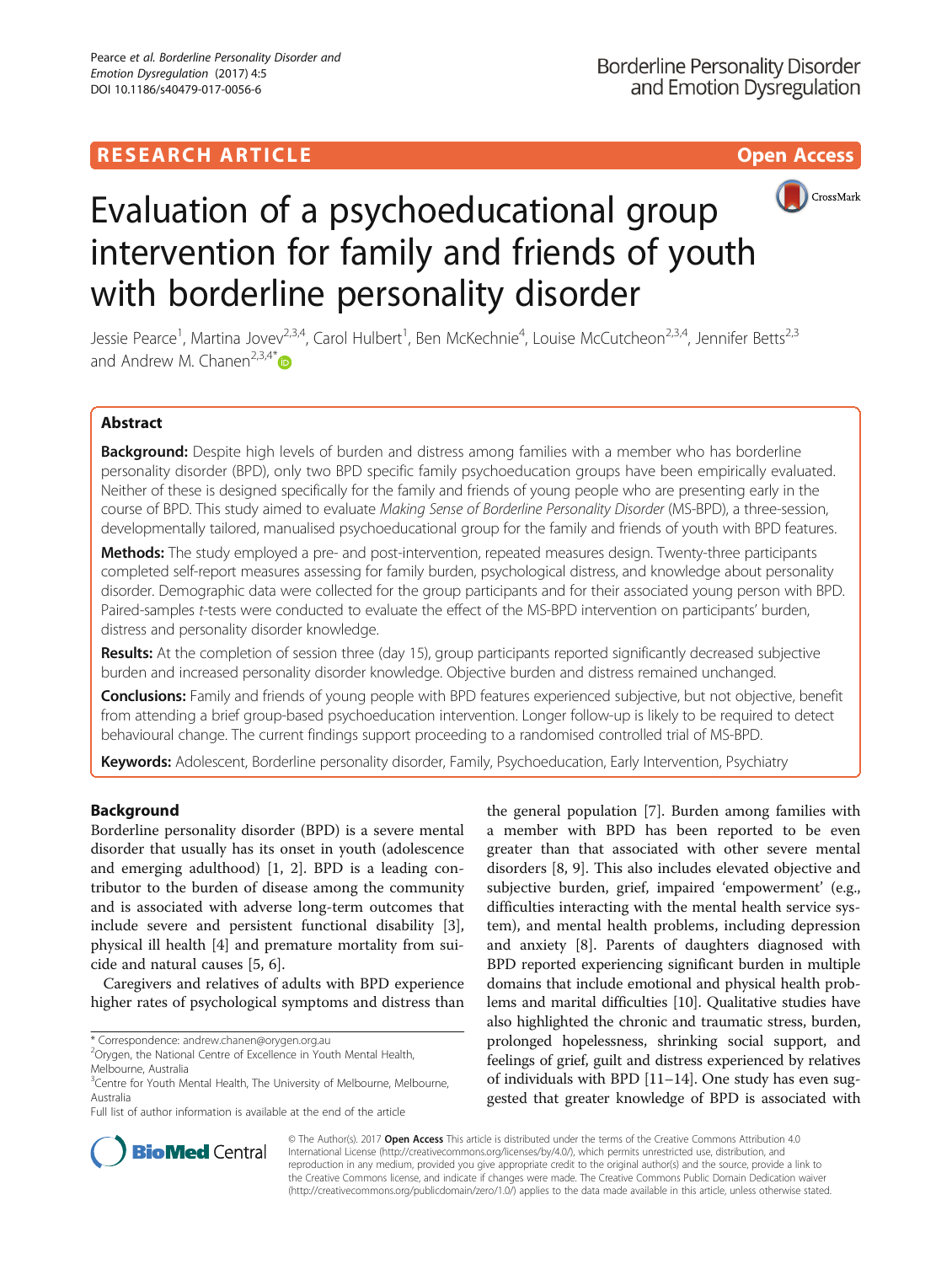increased family members' burden, distress and depression [\[15\]](#page-5-0), raising concerns about the source, accuracy and value of information family members receive abut BPD.

Several interventions have been developed for family members of adults with BPD. These include the McLean psychoeducation program [\[16\]](#page-5-0), 'DBT Family Skills Training' (DBT-FST) [[17](#page-6-0), [18](#page-6-0)], 'Family Connections' [\[19](#page-6-0)], and 'Staying Connected when Emotions Run High' [[20](#page-6-0)]. Of these, only the latter two have published evaluations [[19](#page-6-0)–[21](#page-6-0)]. The 'Family Connections' program [[19\]](#page-6-0) is an offshoot of the DBT-FST program. It consists of 12 weekly sessions led by trained family members providing psychoeducation about BPD, coping and problemsolving skills, family relationship skills, and a support network. In a study of 44 family members of individuals with BPD, participation in the Family Connections program led to reduced burden, decreased grief and an increased perceived capacity to cope at 2 weeks postprogram completion, with changes maintained at 6 months post-baseline [[19\]](#page-6-0). A replication study with 55 family members demonstrated a significant increase in perceived capacity to cope and decreases in burden, grief and depression [\[21](#page-6-0)]. 'Staying Connected when Emotions Run High' [\[20](#page-6-0)] is a five-session intervention that is based on a relational treatment model [\[22\]](#page-6-0) and which focuses on core principles of self-care, keeping calm in distress, setting boundaries, non-directive counselling skills and safety planning. A pilot study of 32 carers reported improvement in well-being and quality of life, in addition to reduced burden, grief and expressed emotion within the family environment [\[20\]](#page-6-0). Taken together, these findings suggest that further evaluation of family interventions is warranted.

The establishing of the field of early intervention for BPD and the first wave of clinical trials [\[23\]](#page-6-0) has seen a specific focus on the early stages of BPD. The onset of a severe mental disorder is an intensely distressing and challenging experience for the young person, their family and friends, and others who care for them. Although some treatments for young people with BPD are more inclusive of families than has been the case historically, the support needs of those closest to these young people, and specific family interventions for this population, have received limited attention.

Despite the emerging support for the effectiveness of family psychoeducation programs for adults with BPD, along with evidence for the effectiveness of family interventions for youth with other severe mental disorders, such as first-episode psychosis [[24](#page-6-0), [25\]](#page-6-0) or suicidal behaviour [[26](#page-6-0)], there are no published evaluations of family psychoeducation interventions designed specifically for the family and carers of youth with BPD features. Such interventions cannot simply be 'repurposed' interventions for adults with BPD because they need to address the needs of early stage disorder and to place BPD in an appropriate development context. Consequently, the current study aimed to evaluate the effectiveness of the Making Sense of BPD (MS-BPD) psychoeducation group intervention. It was hypothesised that, upon completion of MS-BPD, group participants would have significantly reduced burden and distress, as well as greater knowledge of personality disorder.

#### Methods

## Study design and setting

The current study was a pre- and post-intervention, repeated measures design. The MS-BPD group is a component of the Helping Young People Early (HYPE) program [[27](#page-6-0)], which operates at Orygen Youth Health (OYH), the State Government funded youth mental health service for youth, aged 15–25 years, living in northern and western metropolitan Melbourne, Australia. HYPE is an evidencebased, indicated prevention and early intervention program for youth with BPD features. The program integrates psychologically-informed clinical case management, individual Cognitive Analytic Therapy (CAT; [[28](#page-6-0)]) and general psychiatric care. All family and friends of young people attending HYPE are invited to participate in the MS-BPD group, and the group is open to the family and friends of young people with BPD features who are attending other programs at OYH.

#### Intervention

The MS-BPD group intervention integrates concepts from both the HYPE model of care and from CAT, which places emphasis upon BPD as a relational disorder. The group involves three two-hour sessions, conducted over three consecutive weeks (days 1, 8 and 15). It is facilitated by two clinicians and for the final session, a family peer support worker (a family member with lived experience caring for a young person with severe mental health difficulties). Topics covered include the features of personality disorder, diagnosis, causes, treatment, interpersonal skills, relationship patterns, and self-care. These topics are discussed within a youth developmental context.

#### Measures

The 15 self-report, true/false BPD items from the Structured Clinical Interview for DSM-IV Axis II Personality Questionnaire (SCID-II-PQ) [[29](#page-6-0)] correspond to the nine DSM-IV BPD diagnostic criteria. A cut point of 13 or higher indicates a probable diagnosis of BPD [\[30\]](#page-6-0). Unpublished data from this same study indicate that a score of 9 to 12 indicates sub-syndromal BPD [\[27](#page-6-0)]. The SCID-II-PQ BPD items have moderate sensitivity, moderate to high specificity and moderate to high agreement with the BPD diagnosis [[30](#page-6-0)].

The self-report Burden Assessment Scale (BAS) [\[31\]](#page-6-0) is a 19-item measure of subjective and objective burden of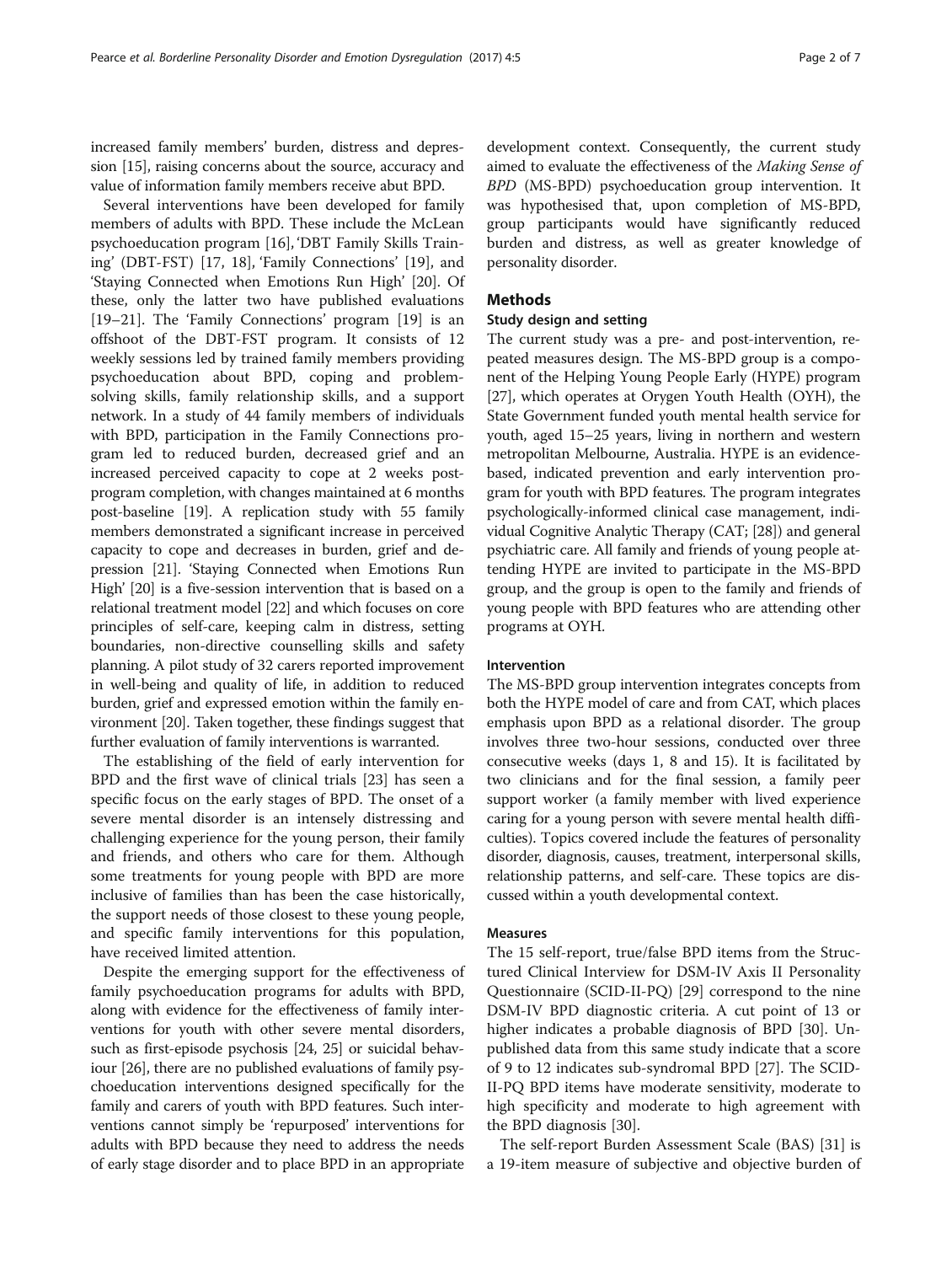care in families with a severely mentally ill member. Objective burden refers to observable behavioural effects of caregiving such as limitations on personal activities and financial problems, whereas subjective burden includes feelings, attitudes and emotions expressed about caregiving such as shame, stigma and worry [\[31\]](#page-6-0).

The Kessler Psychological Distress Scale (K-10) [\[32\]](#page-6-0) is a 10-item self-report questionnaire that assesses for nonspecific psychological distress (predominately anxiety and depressive symptoms) over the past 4 weeks. The K-10 has a score range of 10–50, with scores of 10–15 indicating low distress, scores 16–21 moderate distress, 22–29 high distress, and 30–50 very high distress [\[33](#page-6-0)].

Knowledge of personality disorders was measured as the sum of three self-report knowledge items taken from the Personality Disorder Knowledge, Attitudes and Skills Questionnaire (PDKASQ) [[34, 35](#page-6-0)]. The original measure was developed as a clinician rated measure of perceived knowledge about PD, thus the wording was changed from "clients" to "people" on two items to make it applicable to family and friends.

#### Participants

Over the 10-month recruitment period, 47 family or friends (carers) attended at least one session of the MS-BPD group. Of these, 34 people completed the preintervention measures with 29 (85.3%) people completing the post-intervention measures. The majority of group participants attended the MS-BPD within the first 6 months of the young person's registration with OYH (63.2%). They were derived from the families and friends of 23 OYH clients, the majority of whom were attending the HYPE program  $(n = 14, 73.7\%)$ .

There were six dyads of participants (e.g., both parents of a young person with BPD pathology) who attended the MS-BPD group together. In order not to violate assumptions of statistical analyses, only one group participant per young person attending OYH was included in the analyses. For the dyads, the group participant selected was the primary caregiver. If the dyad consisted of two parents, the mother was selected (as mothers were the highest represented group). Thus the final sample comprised 23 group participants who completed both the pre- and post-intervention measures.

Participants were aged between 23 and 66 years  $(M = 49.95$  years,  $SD = 9.04$  years), including 16 females (69.6%), 6 males (26.1%) and an individual who declined to nominate a gender (4.3%). The majority were parents of a young person attending OYH (15 mothers [65.2%] and 4 fathers [17.4%]), followed by two grandparents (8.7%), one partner (4.3%), and one foster carer (2.9%). The majority attended all three MS-BPD sessions (73.9%).

Additional demographics for the 23 participants included in the study are shown in Table 1.

|          | Table 1 Demographic characteristics of MS-BPD group participants |  |  |
|----------|------------------------------------------------------------------|--|--|
| $(n=23)$ |                                                                  |  |  |

| Characteristic                        | Number         | Percent |
|---------------------------------------|----------------|---------|
| Education level completed             |                |         |
| Secondary                             | 9              | 39.1%   |
| University                            | 8              | 34.8%   |
| Trade                                 | 3              | 13.0%   |
| Other/did not state                   | 3              | 13.0%   |
| Employment status                     |                |         |
| Full-time                             | 12             | 52.2%   |
| Part-time                             | 7              | 30.4%   |
| Home-maker                            | $\overline{2}$ | 8.7%    |
| Unemployed                            | 1              | 4.3%    |
| Did not state                         | 1              | 4.3%    |
| Marital status                        |                |         |
| Married                               | 11             | 47.8%   |
| Divorced or separated                 | 6              | 26.1%   |
| Never married                         | 3              | 13.0%   |
| Other/did not state                   | 3              | 13.0%   |
| Reported income range per year (AU\$) |                |         |
| \$15 600-\$31 199                     | $\overline{4}$ | 17.4%   |
| \$31 200-\$51 999                     | 5              | 21.7%   |
| \$52 000-\$77 999                     | 4              | 17.4%   |
| \$78 000-\$103 999                    | $\mathfrak{D}$ | 8.7%    |
| \$104 000 or more                     | 3              | 13.0%   |
| Declined to answer                    | 5              | 21.7%   |

While 23 family and friends participated in the group evaluation, only 19 of the associated young people (82.6%) consented for their demographic and clinical information to be used in this study. These data indicated that MS-BPD group participants were family or friends of predominantly female (84.2%) clients, with a mean age of 17.1 years  $(SD = 1.9$  years) and moderate levels of BPD symptomatology  $(M = 11.6, SD = 2.2$  on the Structured Clinical Interview for DSM-IV Axis II Personality Questionnaire [\[29](#page-6-0)] BPD module). Eight young people (42.1%) had SCID-II PQ BPD scores suggesting a possible BPD diagnosis, nine (47.4%) had scores suggesting a possible sub-syndromal BPD diagnosis, and two (10.5%) had scores not suggestive of BPD. Co-occurring ('comorbid') mental state and personality disorders were common, including mood disorders (68.4%), anxiety disorders (15.8%), first-episode psychosis (10.5%), other personality disorder traits (10.5%), substance use disorder (5.3%), and an eating disorder (5.3%).

## Procedure

The study was approved by the Melbourne Health Human Research and Ethics Committee. Potential study participants were identified through liaison with clinical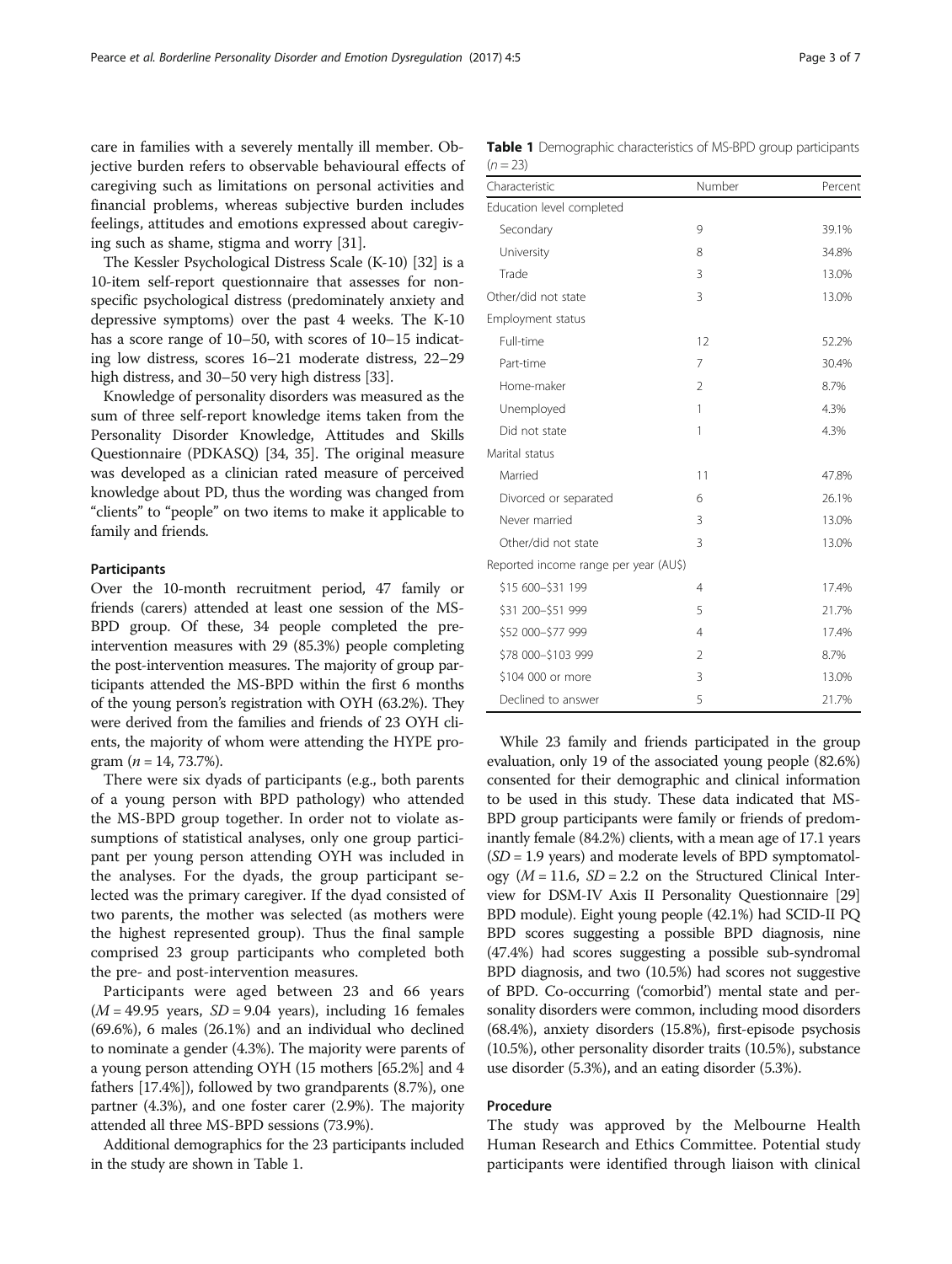staff and referral to the MS-BPD group. The young person (and where appropriate, their parent or guardian) was provided with a Participant Information and Consent Form (PICF) and asked to give written informed consent to use their clinical and referral information, collected as part of their routine clinical care. Potential group participants (family and friends) provided written informed consent and completed the self-report measures prior to the first MS-BPD session. Group participants were able to participate in the study even if their young person did not consent for their case file to be accessed by the researchers. Individuals were able to attend the MS-BPD group if they did not wish to participate in the evaluation. Group participants completed postintervention measures immediately at the conclusion of the third MS-BPD session (i.e., day 15) or alternatively if they did not attend, participants were contacted via phone and/or post to arrange completion of the post-intervention measures within 1 month of the final session.

## Statistical analysis

Paired-samples t-tests were conducted to evaluate the effect of the MS-BPD intervention on participants' burden, distress and personality disorder knowledge. Three group participants rated an item of the BAS on missed days of employment as not applicable. Scores for these participants were imputed using the Expectation-Maximization (EM) method as this is considered superior to deletion, mean imputation and regression imputation methods [[36](#page-6-0)]. Non-significant Little's MCAR test pre-intervention,  $\chi^2$  (9) = 15.32, *p* = .08, and post-intervention  $\chi^2$  (9) = 9.98,  $p = .35$ , indicated the data were missing completely at random [\[37\]](#page-6-0). Other missing data (e.g., due to item nonresponse) was dealt with by pairwise deletion.

## Results

There was a high retention rate, with 85% of group participants who completed the pre-intervention measures also completing the post-intervention measures. The majority of participants completed the post-intervention measures at the conclusion of the final session ( $n = 16$ , 69.6%). The participants who did not complete the postintervention measures  $(n = 5)$  were not significantly different to the rest of the sample, in terms of gender, pre-intervention distress (K-10), pre-intervention burden (BAS) or pre-intervention personality disorder knowledge (PDK) (all  $p > 0.20$ ).

Paired-samples t-tests were conducted to evaluate the effect of the MS-BPD intervention on participants' burden, distress and personality disorder knowledge. Means, standard deviations and *t*-statistics are shown in Table [2.](#page-4-0)

Table [2](#page-4-0) shows statistically significant differences in preto post-intervention scores for overall burden, subjective burden and personality disorder knowledge. Objective

burden, and distress remained unchanged. The results demonstrate a small to medium effect size for the overall decrease burden (Cohen's  $d = .48$ ), a medium effect size for the subjective burden decrease (Cohen's  $d = .52$ ) and a large effect size for the personality disorder knowledge increase (Cohen's  $d = 1.33$ ), post-participation in the MS-BPD group intervention.

## **Discussion**

This is the first study to evaluate the effectiveness of a group psychoeducational intervention that is specifically designed for the family, carers, partners and friends of youth with BPD features. Three major findings emerge from this novel study.

First, the MS-BPD group intervention was found to be associated with a significant reduction in burden of care. Further exploration indicated that participants' subjective burden (i.e., the feelings, attitudes and emotions expressed about the caregiving experience) significantly decreased, although there were no significant changes in participants' objective burden (i.e., financial problems and limitations on personal activity). This is important as it suggests that a significant improvement in caregiver's feelings and attitudes about the caregiving experience can be achieved over a relatively short (15 day) period, using a psychoeducation-based intervention. Moreover, the improvement in subjective burden was reported by caregivers of young people who were relatively new to specialist mental health services (63% were within the first 6 months of registering with OYH, meaning that this was their first experience of evidencebased care for BPD). This period is likely to be a particularly challenging time for families that is marked by acute illness and risk issues, as well as increased distress for families and others. This finding is consistent with previous studies investigating psychoeducation groups for families of adults with BPD [\[19](#page-6-0)–[21\]](#page-6-0).

In the current study, subjective burden reduced from pre- to post-intervention but there were no changes to objective burden. The absence of significant change in participants' objective burden in the current study might be related to the duration of the intervention and absence of a follow-up assessment. It is likely that objective burden [\[31, 38\]](#page-6-0) requires more time and practice to change, compared with subjective burden [\[39](#page-6-0)], and could not be captured immediately at the end of the third of three group sessions. The MS-BPD sessions were delivered on days 1, 8 and 15, with the postintervention assessment occurring immediately at the conclusion of the final session for most participants. In contrast, the Family Connections program [[21\]](#page-6-0) ran for 12 weekly sessions and included a follow-up time point at 6 months post-baseline. This might have allowed participants more time to reflect upon and to practice what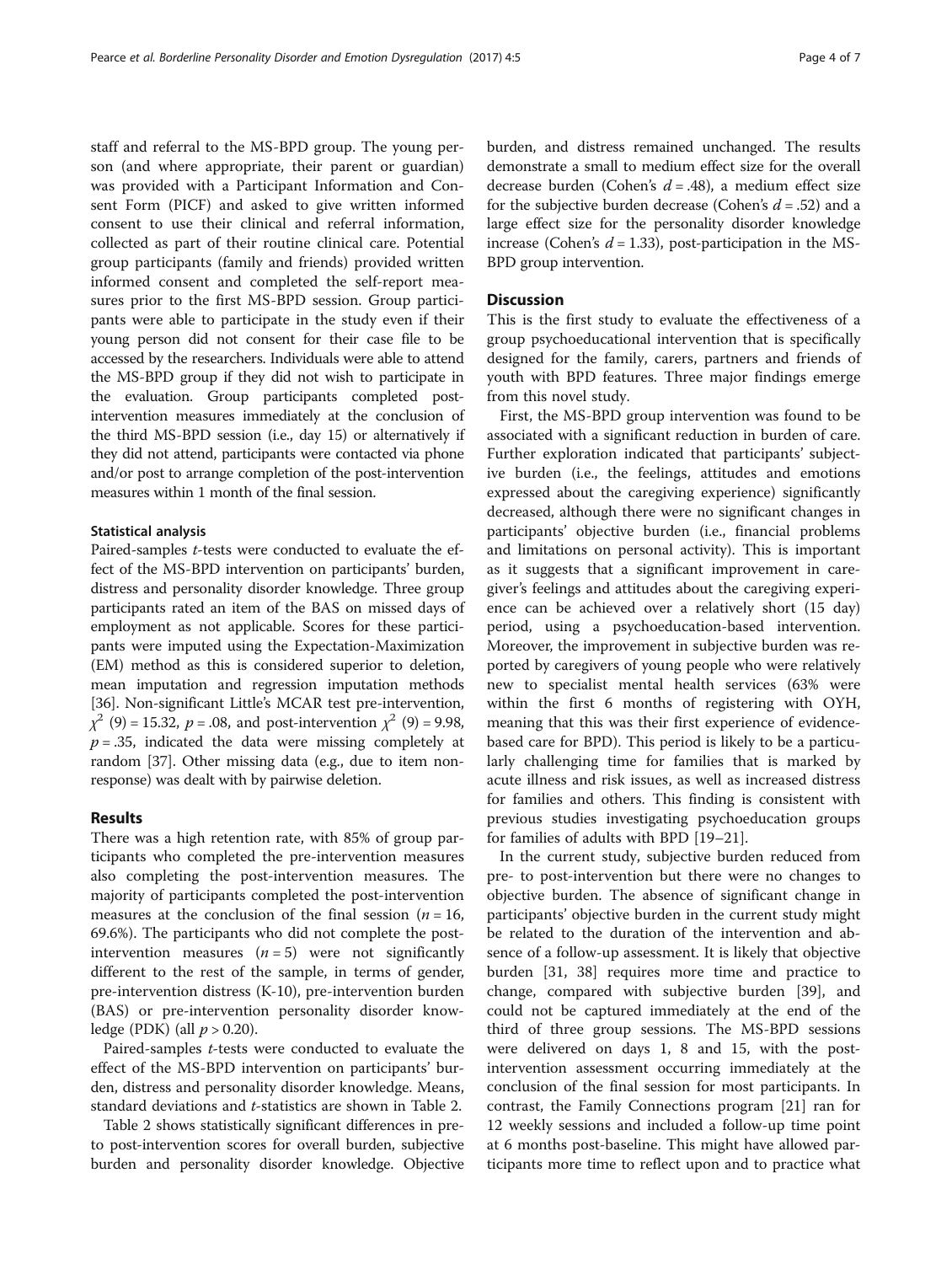| Measure          | Pre-intervention |           | Post-intervention |           |         | df |                      |
|------------------|------------------|-----------|-------------------|-----------|---------|----|----------------------|
|                  | Mean             | <b>SD</b> | Mean              | <b>SD</b> |         |    |                      |
| <b>BAS</b>       | 48.19            | 14.41     | 44.95             | 13.73     | 2.29    | 22 | 0.03 <sup>a</sup>    |
| BAS - objective  | 24.96            | 7.85      | 24.21             | 7.79      | 0.88    | 22 | 0.39                 |
| BAS - subjective | 23.23            | 7.46      | 20.74             | 7.05      | 2.51    | 22 | 0.02 <sup>a</sup>    |
| $K-10$           | 21.26            | 8.16      | 21.37             | 8.29      | $-0.08$ | 22 | 0.94                 |
| <b>PDK</b>       | 8.30             | 2.57      | 11.26             | 2.40      | $-6.37$ | 22 | < 0.001 <sup>b</sup> |

<span id="page-4-0"></span>Table 2 Descriptive statistics and t-statistics

BAS burden assessment scale, K-10 kessler psychological distress scale, PDK personality disorder knowledge

significant at alpha = 0.05; <sup>b</sup>significant at alpha = 0.001

they had learned and to try to implement successful strategies.

Second, in contrast with the findings of Bailey [\[20](#page-6-0)], there were no significant changes in levels of distress among group participants. This disparity might relate to differences in the samples. Bailey studied carers of adults with a BPD diagnosis. The mean length of caregiving relationship in this study was 9.15 years [\[20](#page-6-0)], whereas the current study investigated the family and carers of young people with first-presentation BPD who were attending an early intervention program for BPD. As noted, the majority of the MS-BPD group participants attended within the first 6 months of their associated young person being registered at OYH, which might be a particularly chaotic and distressing time for families. The final session of the MS-BPD intervention addresses self-care, led by the family peer support worker. With most participants (69.6%) completing their post-intervention measures at the conclusion of this session, there was inadequate time for participants to enact these selfcare strategies, which might have been beneficial in reducing their distress.

Third, participants in the MS-BPD group reported increased knowledge of personality disorders over the study period. None of the previous studies evaluating family psychoeducation interventions for adults with BPD [[19](#page-6-0)–[21](#page-6-0)] have examined personality disorder knowledge and therefore, the current study extends the limited literature in the field. Of note, a previous study found that greater knowledge of BPD among family members was associated with increased burden, distress and depressive symptoms [[15\]](#page-5-0). The authors suggested that inaccurate information about BPD, which was common at the time of the study, might have contributed to negative outcomes for families. The understanding of BPD and evidence-based treatments for BPD has improved over recent times among adults [[40\]](#page-6-0) and youth [[23\]](#page-6-0), therefore, it is possible that our current understanding of the treatability of BPD allows for realistic hope. The present findings suggests that by presenting information in an appropriately sensitive manner to families in a psychoeducation group setting, it is possible to increase knowledge without resulting in negative outcomes. This increases confidence that intervening early for youth with BPD pathology and their families will lead to positive outcomes. It is noteworthy that the selected PDKASQ items assess for participants' perception of their knowledge (rather than actual knowledge). While sufficient for the purpose of this preliminary study, future studies should assess for actual knowledge of BPD.

This preliminary study has several limitations. The absence of a control condition means that changes in participants' burden and knowledge cannot be solely attributed to the MS-BPD intervention. The study involved a pre- and post- repeated measures analysis with no follow up time points and therefore, it is unknown whether improvements were maintained or whether further improvement occurred over time. In addition, despite the manualised nature of the MS-BPD intervention, the study did not account for potential group clustering and assumed that all MS-BPD groups were the same. In support of this assumption, a researcher (JP) observed all sessions to ensure manual adherence. A final methodological limitation is that diagnostic information about the young person attending OYH was taken from their MS-BPD referral form, rather than formal diagnostic assessment.

Notwithstanding these limitations, this is the first study to evaluate the effectiveness of a group intervention designed specifically to provide BPD psychoeducation within a youth developmental context for family members, carers, partners and friends of youth with BPD features. This is important because reducing the time between illness onset and the family attending a psychoeducation group is likely to be central to increasing accurate knowledge and reducing perceived stigma and burden. In previous studies, the average time from the onset of BPD to attending a family psychoeducation group ranged from 7.7 [[19\]](#page-6-0) to 13.7 years [[21\]](#page-6-0). This is likely to be shorter in the current study, given the clients' mean age of 17 years and the HYPE early intervention model, which welcomes participants with their first presentation for care of BPD. Furthermore, the current findings show that a significant improvement in family and friends' subjective burden can be achieved using a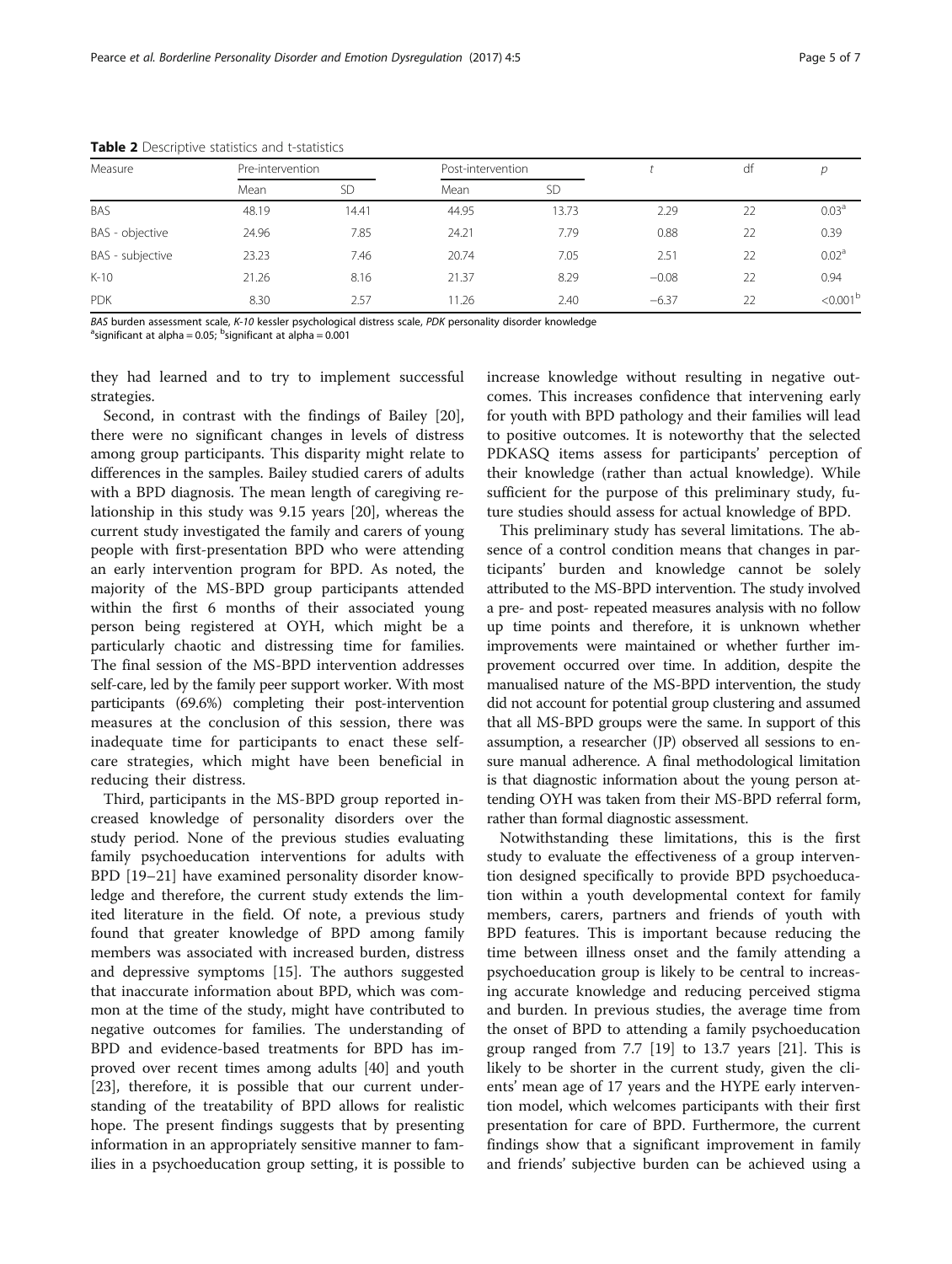<span id="page-5-0"></span>brief psychoeducation-based group intervention, implemented over 15 days, within the first 6 months of service entry. This has potential to improve engagement and outcome for young people and their families.

### Conclusions

These preliminary findings suggest that MS-BPD is a time effective and resource-appropriate way to deliver information to families and friends in a busy, publicly funded youth mental health service. MS-BPD yields improvements in subjective burden and knowledge of BPD over a relatively short time period. The current findings suggest that it would be worthwhile to proceed to a randomised controlled trial. Such a trial should investigate the effectiveness of the MS-BPD group, compared with provision of psychoeducational material in a non-group format. The follow-up assessment should be delayed to allow time for participants to implement skills and knowledge learned during the program. Outcome measures should include family burden, knowledge of BPD, coping and distress.

#### Abbreviations

BAS: Burden assessment scale; BPD: Borderline personality disorder; CAT: Cognitive analytic therapy; DBT FST: Dialectical behaviour therapy family skills training; EM: Expectation-maximization; HYPE: Helping young people early; K-10: Kessler psychological distress scale; MS-BPD: Making sense of borderline personality disorder; OYH: Orygen youth health; PDKASQ: Personality disorder knowledge attitudes and skills questionnaire; PICF: Participant information and consent form; SCID-II PQ: Structured clinical interview for DSM-IV axis II personality questionnaire

#### Acknowledgements

The authors would like to thank Prof. Sue Cotton for consultation regarding statistical analyses and Katherine Monson, Susan Preece and Rachel Grant for their contribution to the development of the MS-BPD group. Thank you to the group facilitators (Ben McKechnie, Katherine Monson, Louise McCutcheon, Emma Burke, Reem Ramadan and Tamara Worotniuk) and family peer support workers (Susan Preece and Maureen Swinson) involved. The authors would also like to thank the patients, families and staff of Orygen Youth Health.

#### Funding

Not applicable.

#### Availability of data and materials

The datasets analysed during the current study are available from the corresponding author on reasonable request.

#### Authors' contributions

AC, BMcK and LMc developed the MS-BPD group program. AC, BMcK, CH, MJ, JP designed the study. AC, BMcK, CH, MJ, LMc, JB provided expertise on BPD and the implementation of studies with family and friends of individuals with BPD. JP conducted recruitment and data collection. JP and AC prepared the manuscript. MJ, JB, CH, BMcK and LMc provided feedback on the manuscript drafts and approved its final version. All authors read and approved the final manuscript.

#### Competing interests

The authors declare that they have no competing interests.

#### Consent for publication

Not applicable.

#### Ethics approval and consent to participate

The study was approved by the Melbourne Health Human Research Ethics Committee (2014.105) and registered with The University of Melbourne Human Research Ethics Committee (1545318). The young person (and where appropriate, their parent or guardian) was provided with a Participant Information and Consent Form (PICF) and asked to give written informed consent to use their clinical and referral information collected as part of their routine clinical care. Potential group participants provided written informed consent and completed the self-report measures prior to the first MS-BPD session.

#### Publisher's Note

Springer Nature remains neutral with regard to jurisdictional claims in published maps and institutional affiliations.

#### Author details

<sup>1</sup>Melbourne School of Psychological Sciences, The University of Melbourne, Melbourne, Australia. <sup>2</sup>Orygen, the National Centre of Excellence in Youth Mental Health, Melbourne, Australia. <sup>3</sup>Centre for Youth Mental Health, The University of Melbourne, Melbourne, Australia. <sup>4</sup>Orygen Youth Health, Northwestern Mental Health, Melbourne, Australia.

#### Received: 23 September 2016 Accepted: 10 March 2017 Published online: 24 March 2017

#### References

- 1. Chanen AM, McCutcheon L. Prevention and early intervention for borderline personality disorder: current status and recent evidence. Br J Psychiatry. 2013;202:24–9.
- 2. Sharp C, Tackett JL. Introduction: an idea whose time has come. In: Sharp C, Tackett JL, editors. Handbook of borderline personality disorder in children and adolescents. New York: Springer; 2014. p. 3–8.
- 3. Gunderson JG, Stout RL, McGlashan TH, Shea MT, Morey LC, Grilo CM, Zanarini MC, Yen S, Markowitz JC, Sanislow C. Ten-year course of borderline personality disorder: psychopathology and function from the collaborative longitudinal personality disorders study. Arch Gen Psychiatry. 2011;68: 827–37.
- 4. El-Gabalawy R, Katz LY, Sareen J. Comorbidity and associated severity of borderline personality disorder and physical health conditions in a nationally representative sample. Psychosom Med. 2010;72:641–7.
- Pompili M, Girardi P, Ruberto A, Tatarelli R. Suicide in borderline personality disorder: a meta-analysis. Nordic J Psychiatry. 2005;59:319–24.
- 6. Fok MLY, Fok M, Hayes R, Chang C-K, Stewart R, Callard F, Moran P. Life expectancy at birth and all-cause mortality among people with personality disorder. J Psychosom Res. 2012;73:104–7.
- 7. Scheirs JGM, Bok S. Psychological distress in caretakers or relatives of patients with borderline personality disorder. Int J Soc Psychiatry. 2007;53:195–203.
- Bailey RC, Grenyer BFS. Burden and support needs of carers of persons with borderline personality disorder: a systematic review. Harv Rev Psychiatry. 2013;21:248–58.
- 9. Bailey RC, Grenyer BF. Supporting a person with personality disorder: a study of carer burden and well-being. J Personal Disord. 2014;28:796–809.
- 10. Goodman M, Patil U, Triebwasser J, Hoffman P, Weinstein ZA, New A. Parental burden associated with borderline personality disorder in female offspring. J Personal Disord. 2011;25:59–74.
- 11. Buteau E, Dawkins K, Hoffman P. In their own words: Improving services and hopefulness for families dealing with BPD. Soc Work Ment Health. 2008;6:203–14.
- 12. Giffin J. Family experience of borderline personality disorder. Aust N Z J Fam Ther. 2008;29:133–8.
- 13. Ekdahl S, Idvall E, Samuelsson M, Perseius K-I. A life tiptoeing: being a significant other to persons with borderline personality disorder. Arch Psychiatr Nurs. 2011;25:69–76.
- 14. Dunne E, Rogers B. "It's us that have to deal with it seven days a week": carers and borderline personality disorder. Community Ment Health J. 2013;49:643–8.
- 15. Hoffman PD, Buteau E, Hooley JM, Fruzzetti AE, Bruce ML. Family members' knowledge about borderline personality disorder: correspondence with their levels of depression, burden, distress, and expressed emotion. Fam Process. 2003;42:469–78.
- 16. Gunderson JG, Berkowitz C, Ruiz-Sancho A. Families of borderline patients: a psychoeducational approach. Bull Menn Clin. 1997;61:446–57.